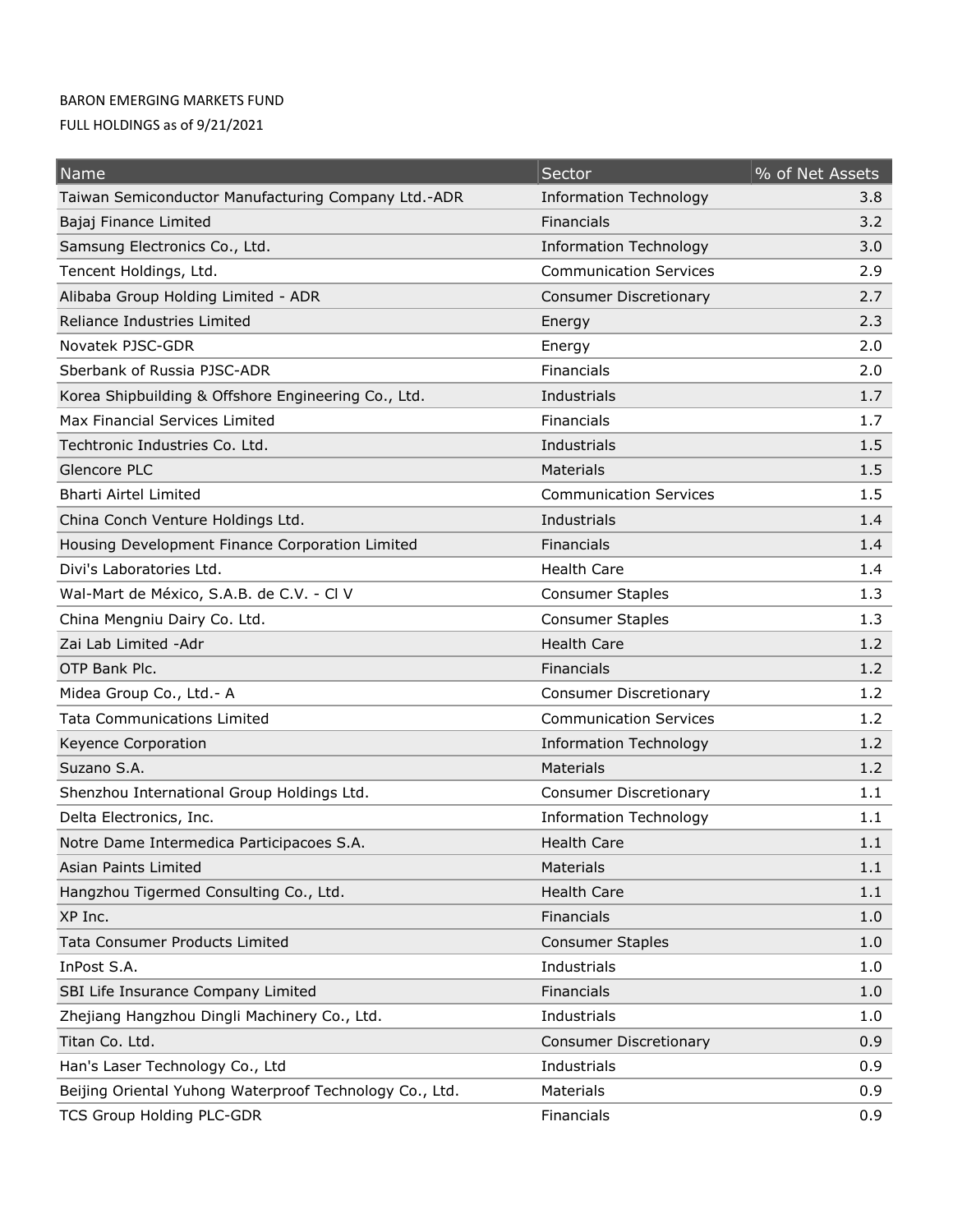| Will Semiconductor Co., Ltd.                               | <b>Information Technology</b> | 0.9 |
|------------------------------------------------------------|-------------------------------|-----|
| <b>HDFC Bank Limited</b>                                   | Financials                    | 0.9 |
| Localiza Rent a Car S.A.                                   | Industrials                   | 0.9 |
| Muthoot Finance Ltd.                                       | Financials                    | 0.9 |
| Nippon Life India Asset Management Limited                 | Financials                    | 0.9 |
| Shenzhen Mindray Bio-Medical Electronics Co., Ltd. Class A | <b>Health Care</b>            | 0.9 |
| Kingsoft Corporation Ltd.                                  | <b>Information Technology</b> | 0.9 |
| Yandex N.V.                                                | <b>Communication Services</b> | 0.8 |
| Hindustan Unilever Ltd                                     | <b>Consumer Staples</b>       | 0.8 |
| Godrej Properties Limited                                  | <b>Real Estate</b>            | 0.8 |
| China Tourism Group Duty Free Corporation Limited          | <b>Consumer Discretionary</b> | 0.8 |
| Yunnan Baiyao Group Co., Ltd.                              | <b>Health Care</b>            | 0.8 |
| Kingdee International Software Group Co. Ltd.              | <b>Information Technology</b> | 0.8 |
| StoneCo Ltd.                                               | <b>Information Technology</b> | 0.8 |
| Jubilant FoodWorks Limited                                 | <b>Consumer Discretionary</b> | 0.8 |
| ICICI Lombard General Insurance Company Limited            | Financials                    | 0.8 |
| Hua Hong Semiconductor Limited                             | <b>Information Technology</b> | 0.7 |
| Grupo México, S.A.B. de C.V.                               | <b>Materials</b>              | 0.7 |
| Ozon Holdings PLC - ADS Shares                             | <b>Consumer Discretionary</b> | 0.7 |
| Dr. Reddy's Laboratories Ltd.                              | <b>Health Care</b>            | 0.7 |
| Galaxy Entertainment Group Limited                         | <b>Consumer Discretionary</b> | 0.7 |
| BDO Unibank, Inc.                                          | Financials                    | 0.7 |
| Budweiser Brewing Company APAC Limited                     | <b>Consumer Staples</b>       | 0.7 |
| China Molybdenum Co., Ltd. - Class A                       | Materials                     | 0.6 |
| Aarti Industries Limited                                   | Materials                     | 0.6 |
| Yum China Holdings Inc.                                    | <b>Consumer Discretionary</b> | 0.6 |
| Hyundai Heavy Industries Co., Ltd.                         | Industrials                   | 0.6 |
| Think & Learn Private Limited - Series F                   | <b>Consumer Discretionary</b> | 0.6 |
| Venustech Group Inc. - Class A                             | <b>Information Technology</b> | 0.6 |
| JM Financial Limited                                       | Financials                    | 0.6 |
| Ayala Land, Inc.                                           | Real Estate                   | 0.6 |
| Afya Limited                                               | <b>Consumer Discretionary</b> | 0.5 |
| Winning Health Technology Group Co., Ltd.                  | <b>Health Care</b>            | 0.5 |
| GDS Holdings Limited - ADR                                 | <b>Information Technology</b> | 0.5 |
| Golar LNG Ltd.                                             | Energy                        | 0.4 |
| Fix Price Group Ltd. - GDR                                 | <b>Consumer Discretionary</b> | 0.4 |
| <b>Edelweiss Financial Services Limited</b>                | Financials                    | 0.4 |
| Yum China Holdings Inc.                                    | <b>Consumer Discretionary</b> | 0.4 |
| Americanas S.A.                                            | <b>Consumer Discretionary</b> | 0.4 |
| Credicorp Ltd.                                             | Financials                    | 0.4 |
| Aeris Industria Comercio Equipamentos Geracao Energia SA   | Industrials                   | 0.4 |
| Meituan Inc. - Class B                                     | <b>Consumer Discretionary</b> | 0.3 |